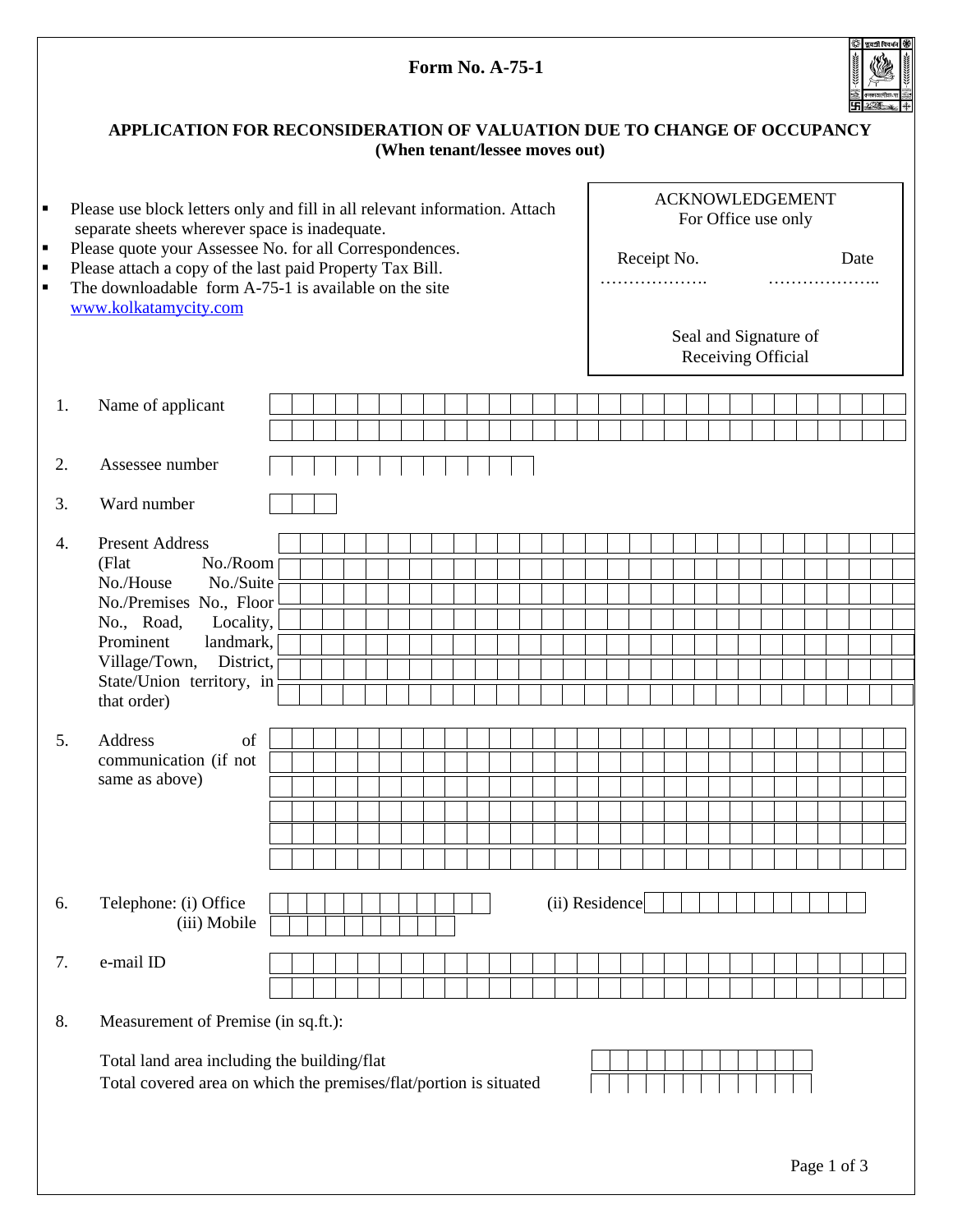|     | Floor/carpet area of the flat <sup>1</sup><br>Area of closed garage / car parking space<br>Area of open garage / car parking space                                                                                                                           |                                                                                                |  |  |  |  |  |  |  |  |  |  |  |  |  |  |  |  |  |  |  |  |  |  |  |  |  |  |  |  |  |  |  |
|-----|--------------------------------------------------------------------------------------------------------------------------------------------------------------------------------------------------------------------------------------------------------------|------------------------------------------------------------------------------------------------|--|--|--|--|--|--|--|--|--|--|--|--|--|--|--|--|--|--|--|--|--|--|--|--|--|--|--|--|--|--|--|
| 9.  |                                                                                                                                                                                                                                                              | Details of tenant who has moved out (Please attach copies of all agreements)<br>Name of tenant |  |  |  |  |  |  |  |  |  |  |  |  |  |  |  |  |  |  |  |  |  |  |  |  |  |  |  |  |  |  |  |
|     |                                                                                                                                                                                                                                                              |                                                                                                |  |  |  |  |  |  |  |  |  |  |  |  |  |  |  |  |  |  |  |  |  |  |  |  |  |  |  |  |  |  |  |
|     | Details of Monthly Rent (in Rupees)                                                                                                                                                                                                                          |                                                                                                |  |  |  |  |  |  |  |  |  |  |  |  |  |  |  |  |  |  |  |  |  |  |  |  |  |  |  |  |  |  |  |
|     | Area occupied by the above tenant (sq. ft.)                                                                                                                                                                                                                  |                                                                                                |  |  |  |  |  |  |  |  |  |  |  |  |  |  |  |  |  |  |  |  |  |  |  |  |  |  |  |  |  |  |  |
|     | Floor occupied by the above tenant                                                                                                                                                                                                                           |                                                                                                |  |  |  |  |  |  |  |  |  |  |  |  |  |  |  |  |  |  |  |  |  |  |  |  |  |  |  |  |  |  |  |
|     | Date of effect of change in occupancy                                                                                                                                                                                                                        |                                                                                                |  |  |  |  |  |  |  |  |  |  |  |  |  |  |  |  |  |  |  |  |  |  |  |  |  |  |  |  |  |  |  |
|     |                                                                                                                                                                                                                                                              | Please tick the appropriate nature of use<br><b>RESIDENTIAL</b>                                |  |  |  |  |  |  |  |  |  |  |  |  |  |  |  |  |  |  |  |  |  |  |  |  |  |  |  |  |  |  |  |
|     |                                                                                                                                                                                                                                                              | <b>COMMERCIAL</b>                                                                              |  |  |  |  |  |  |  |  |  |  |  |  |  |  |  |  |  |  |  |  |  |  |  |  |  |  |  |  |  |  |  |
| 10. | Whether any portion of the above premises is being used for commercial purposes (Please tick the<br><b>YES</b><br>N <sub>O</sub><br>appropriate box.)                                                                                                        |                                                                                                |  |  |  |  |  |  |  |  |  |  |  |  |  |  |  |  |  |  |  |  |  |  |  |  |  |  |  |  |  |  |  |
|     | If YES, area of such portion (sq. ft.)<br>Please indicate the specific nature of commercial use                                                                                                                                                              |                                                                                                |  |  |  |  |  |  |  |  |  |  |  |  |  |  |  |  |  |  |  |  |  |  |  |  |  |  |  |  |  |  |  |
|     | (e.g. sweet shop, health club etc.)                                                                                                                                                                                                                          |                                                                                                |  |  |  |  |  |  |  |  |  |  |  |  |  |  |  |  |  |  |  |  |  |  |  |  |  |  |  |  |  |  |  |
| 11. | Whether any other portion of the above premises is already tenanted / sold (Please tick the<br><b>YES</b><br>N <sub>O</sub><br>appropriate box.)                                                                                                             |                                                                                                |  |  |  |  |  |  |  |  |  |  |  |  |  |  |  |  |  |  |  |  |  |  |  |  |  |  |  |  |  |  |  |
|     | If YES, please provide details of all such tenanted/sold out portions below:<br>Name of tenant/transferee<br>Details of Monthly<br>Details of status of each<br>Nature of use<br>Rent (in Rupees)<br>Tenant (Floor No, Flat No,<br>Area occupied in sq. ft.) |                                                                                                |  |  |  |  |  |  |  |  |  |  |  |  |  |  |  |  |  |  |  |  |  |  |  |  |  |  |  |  |  |  |  |
| 1)  |                                                                                                                                                                                                                                                              |                                                                                                |  |  |  |  |  |  |  |  |  |  |  |  |  |  |  |  |  |  |  |  |  |  |  |  |  |  |  |  |  |  |  |
|     |                                                                                                                                                                                                                                                              |                                                                                                |  |  |  |  |  |  |  |  |  |  |  |  |  |  |  |  |  |  |  |  |  |  |  |  |  |  |  |  |  |  |  |
| 2)  |                                                                                                                                                                                                                                                              |                                                                                                |  |  |  |  |  |  |  |  |  |  |  |  |  |  |  |  |  |  |  |  |  |  |  |  |  |  |  |  |  |  |  |
|     |                                                                                                                                                                                                                                                              |                                                                                                |  |  |  |  |  |  |  |  |  |  |  |  |  |  |  |  |  |  |  |  |  |  |  |  |  |  |  |  |  |  |  |
| 3)  |                                                                                                                                                                                                                                                              |                                                                                                |  |  |  |  |  |  |  |  |  |  |  |  |  |  |  |  |  |  |  |  |  |  |  |  |  |  |  |  |  |  |  |
|     |                                                                                                                                                                                                                                                              |                                                                                                |  |  |  |  |  |  |  |  |  |  |  |  |  |  |  |  |  |  |  |  |  |  |  |  |  |  |  |  |  |  |  |
|     |                                                                                                                                                                                                                                                              |                                                                                                |  |  |  |  |  |  |  |  |  |  |  |  |  |  |  |  |  |  |  |  |  |  |  |  |  |  |  |  |  |  |  |
|     |                                                                                                                                                                                                                                                              |                                                                                                |  |  |  |  |  |  |  |  |  |  |  |  |  |  |  |  |  |  |  |  |  |  |  |  |  |  |  |  |  |  |  |
|     |                                                                                                                                                                                                                                                              |                                                                                                |  |  |  |  |  |  |  |  |  |  |  |  |  |  |  |  |  |  |  |  |  |  |  |  |  |  |  |  |  |  |  |
|     |                                                                                                                                                                                                                                                              |                                                                                                |  |  |  |  |  |  |  |  |  |  |  |  |  |  |  |  |  |  |  |  |  |  |  |  |  |  |  |  |  |  |  |
|     |                                                                                                                                                                                                                                                              |                                                                                                |  |  |  |  |  |  |  |  |  |  |  |  |  |  |  |  |  |  |  |  |  |  |  |  |  |  |  |  |  |  |  |
|     |                                                                                                                                                                                                                                                              |                                                                                                |  |  |  |  |  |  |  |  |  |  |  |  |  |  |  |  |  |  |  |  |  |  |  |  |  |  |  |  |  |  |  |
|     | $1$ Super built-up area will be assumed to be 25% over and above the Carpet area                                                                                                                                                                             |                                                                                                |  |  |  |  |  |  |  |  |  |  |  |  |  |  |  |  |  |  |  |  |  |  |  |  |  |  |  |  |  |  |  |